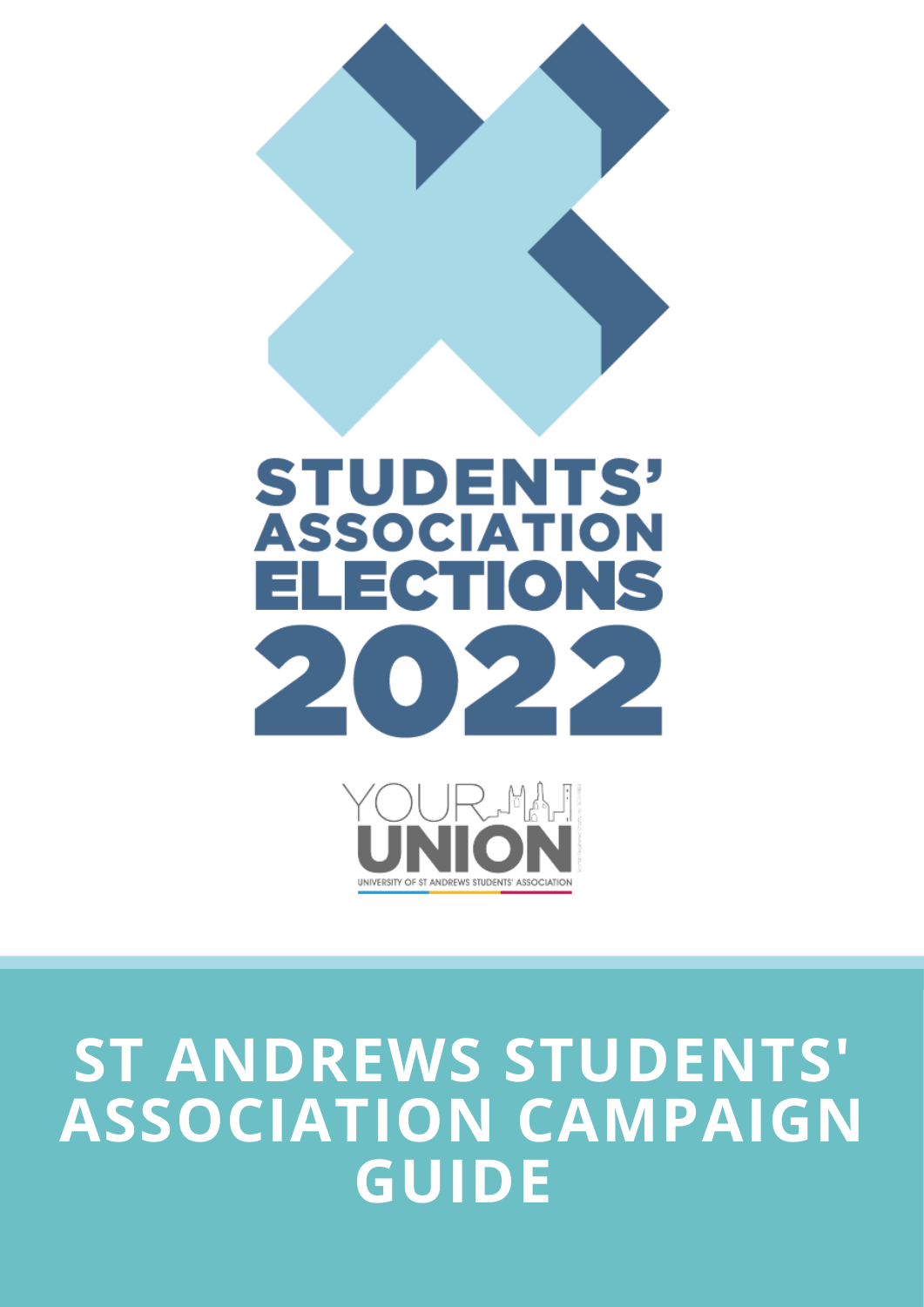## **CONTENTS**

**PLANNING YOUR CAMPAIGN 3-4**

### **YOUR CAMPAIGN MESSAGE 5**

### **CAMPAIGN TEAMS 6**

### **MANIFESTOS AND CAMPAIGN STATEMENTS 7-9**

### **CAMPAIGN POSTERS 10**

### **SOCIAL MEDIA 11**

### **IN PERSON CAMPAIGNING 12**

**FINAL REMINDERS 13-14**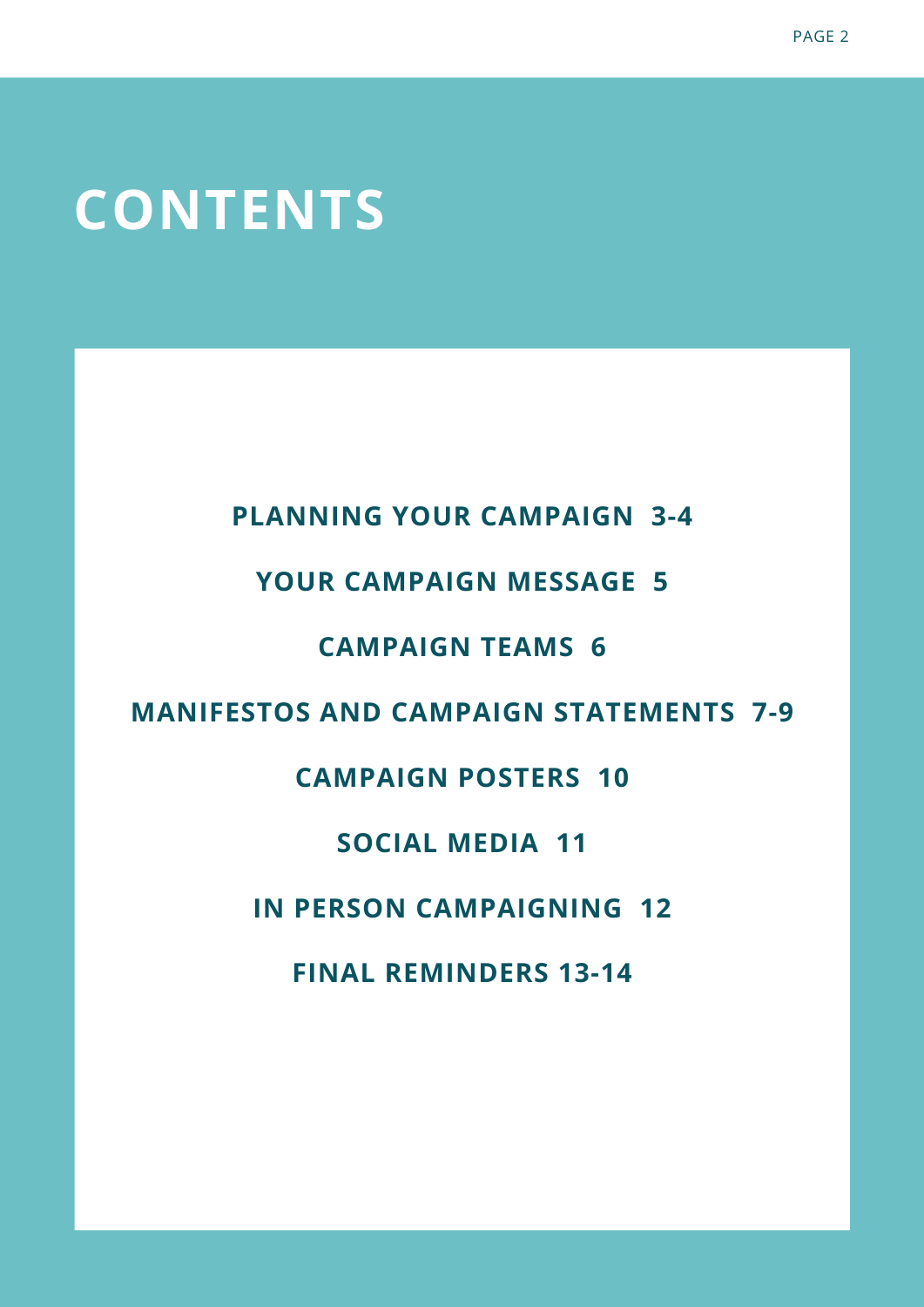## **PLANNING YOUR CAMPAIGN**

#### Why are you standing?

Before you submit your nomination, you should take time to think about why you want to run, what you would do for the student community, and how you plan to share those ideas during the campaign season.

Ask yourself these key questions:

- What do I think is working well at the University (and/or Union)?
- What do I think could be improved?
- What do I value? What do my peers value?
- Who could I represent? How do I bring forward a fresh perspective?

You may want to talk to different student groups, especially about the areas you're passionate about. Ask them what their values are, what they perceive their challenges to be, and what they're excited about. Run a few of your own perspectives by them, but early in the campaign, it's more important to listen and be receptive to students than it is to tell them all your ideas. You can always come back and talk to them more after you've had time to reflect!

#### What are your key policies?

After thinking about the different types of students you hope to represent and the issues that affect them, you can start to work toward positive solutions and policies. Building from your answers to the questions above, and the perspectives you've gathered from students, ask yourself the following questions:

How can I contribute to making change here at St Andrews?

- What improvements could I make for students, given the right resources?
- What do students care about, and how do we get them there?
- How could I remove obstacles for my peers?

You may already find some solutions from your initial conversations. As you generate ideas, reach out to the people you're trying to represent or the groups your ideas might affect to see how they respond to your proposed solutions. Continuously embed feedback from students into your campaign vision, as these are the people you will be representing if you are elected. Keep everything on the table initially. Even if it doesn't end up being one of your main policies, it could give you talking points in later meetings or ideas to share in your campaign advertising. Once you have a good list of problems, solutions, and opportunities, try to narrow the list down your top

~3 priorities, which will make your campaign stand out.

Prioritising your policies is tricky, but it's unrealistic to plan on doing everything. Don't bite off more than you can chew! In addition, if your campaign policies range too widely, it will be impossible for voters to see what your key values are. Focus on a few key areas that are appealing to students, that you think make you unique, and that you would be proud to achieve.

#### Budget and Resources

Every campaign is limited in how much money it can spend. This is to ensure equity between candidates, regardless of socioeconomic background. The exact amount is set in the Election Rules. You cannot spend more than this set amount, regardless of whether you have the means to do so.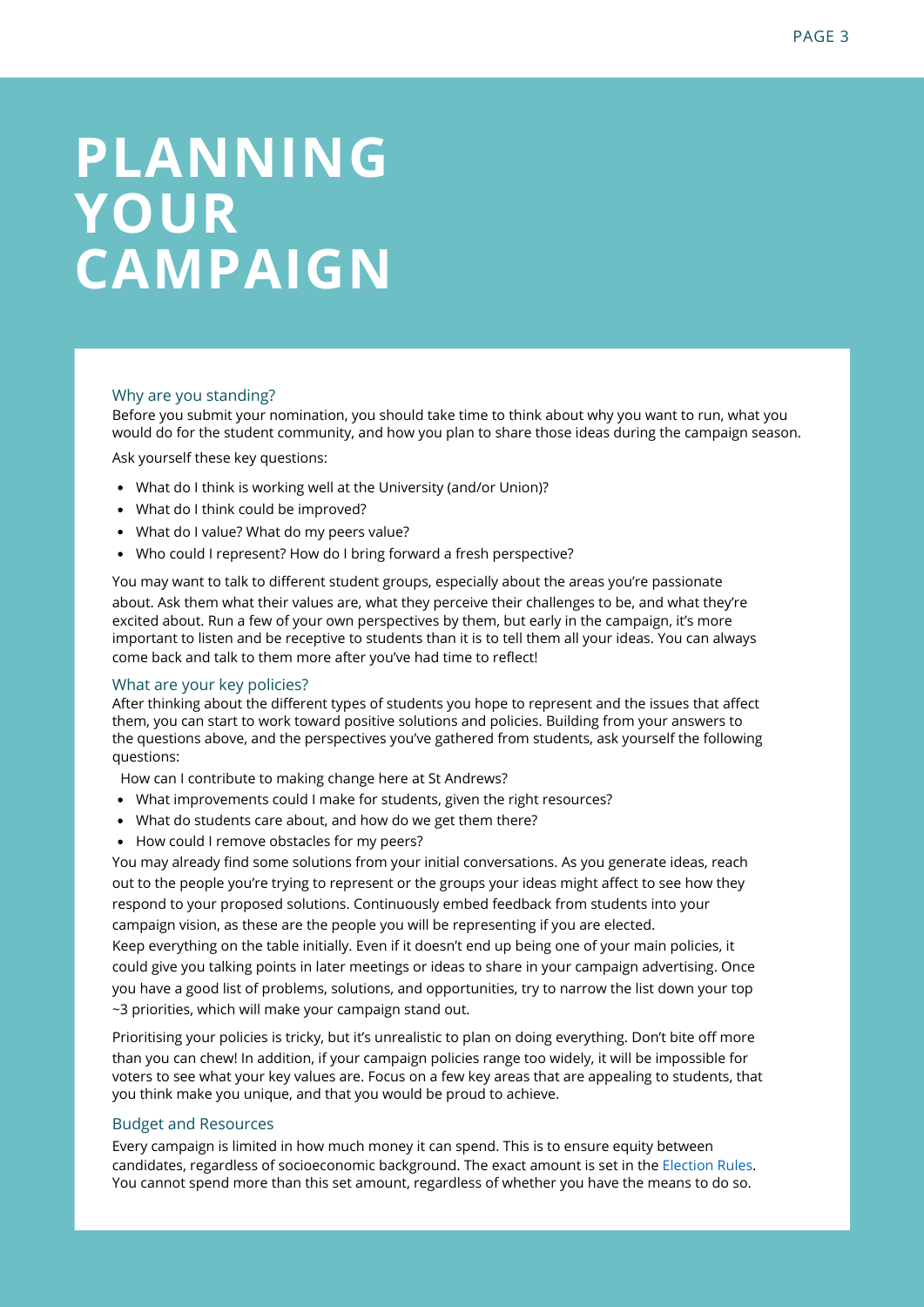Every expense you charge for your campaign must be accounted for. It's completely possible to run a creative, effective, and engaging campaign within the posted limits.

It's important to think about how you will spend your allotted budget promoting your priorities. Plan out a budget and expected expenditures *before* you start campaigning, to ensure that you stay within the allowed limits.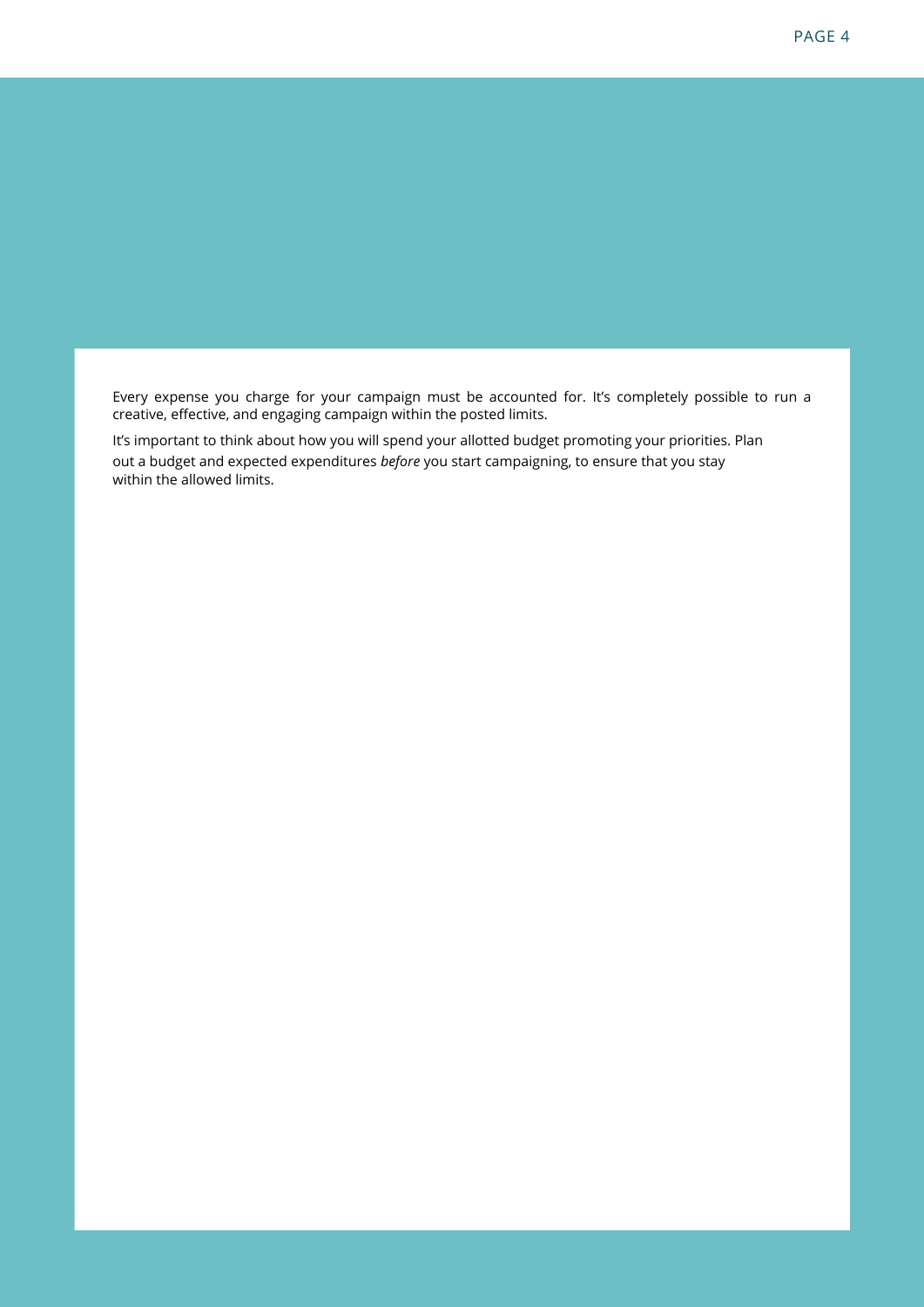## **YOUR CAMPAIGN MESSAGE**

#### Campaign Theme

Many students choose a campaign theme that is linked to their name or something that they think will appeal to students. Elections over the past few years have seen everything from campaigns based on TV shows, to funny puns involving derived from the campaigner's name, to more serious themes based around a specific policy or idea. Choose something that will really grab people's attention and create interest in your campaign, and really make it your own.

#### Campaign Slogans

Many students decide that they want to have a slogan that students can remember them by. Think about slogans used by political parties and political figures, such as Obama's 2008 'Yes We Can'. This was effective as it made a clear link to what people wanted and was simple enough to be repeated time and again. Another popular choice is to link your slogan to your name, which will help with recognition when students vote.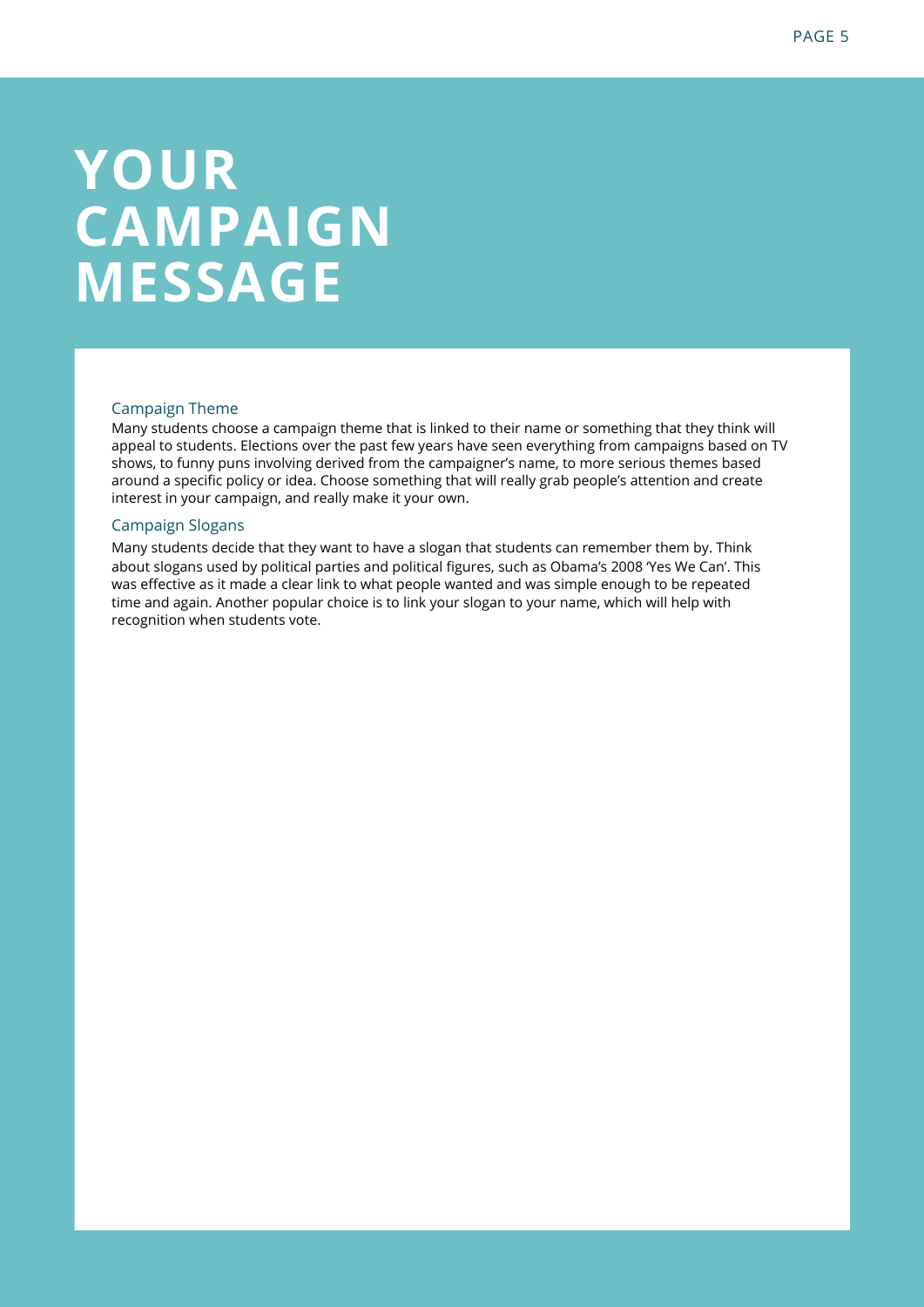## **CAMPAIGN TEAMS**

#### Recruiting a campaign team

Select people who will help you reach different groups and are willing to vouch for your abilities. Also, choose people who have useful skills (e.g., video editing or social media). If this is not possible, don't worry you can still run a very effective campaign by yourself, and you aren't required to have a formal campaign team.

One of the most important elements of any campaign's success is to have a strong group of campaigners who will help you talk to voters, put up posters, and spread the word about your campaign both online and in person. Where possible, hold a training session where you familiarise them with your policies, tell them how you would like them to campaign, and go through the rules that everyone must abide by. The best way of ensuring students vote for you is to talk to them, so ensure you make this clear. Friends are always good people to ask to campaign for you, as they know you and trust you.

Take some time to create a rota if possible, so you know how much to expect from friends in terms of time commitment. Remember though, they are doing you a favour and will have other commitments, so respect this, and don't take it personally if they can't give as much time as you'd like. It's also worth setting aside some of your campaign budget for food and drink – a little gesture like this goes a long way. Everyone gets a bit stressed out during elections, it's to be expected. Never let yourself get to the stage where you are grumpy with voters or your campaign team, it's completely normal, just take some time out to refuel and recharge.

Finally, make sure you use your team effectively. Have regular meetings keeping people updated and spread people out around campus rather than just outside main buildings. It's also worth stressing the importance of them not grouping together and simply talking to each other – you want them to engage with students to persuade them to vote for you!

#### Campaign Manager

Appointing a close friend to act as a campaign 'manager' is a useful technique to reduce some of the pressure and will allow you to focus on listening to as many students as possible. Choose someone who is a good organiser, who shares the same vision as you, and who's committed to helping you win. Make sure you thank them at the end of the process too, as their support will be invaluable during this time.

#### Other roles within a campaign team

For most positions, you won't need to get a huge campaign team together. But if you're running for a Sabb position, it may be useful to assign designated leads in the following areas:

- **Social Media Coordinator**: creates social media posts and sends them around for people to share.
- **Graphics/Design**: leads on creating promotional materials.
- **Volunteer Coordinator**: leads on recruiting volunteers to spread the word about your campaign; trains volunteers with talking points.
- **Treasurer:** Manages and tracks the campaign budget.
- **Secretary**: Take notes at campaign meetings and sends reminders of action points.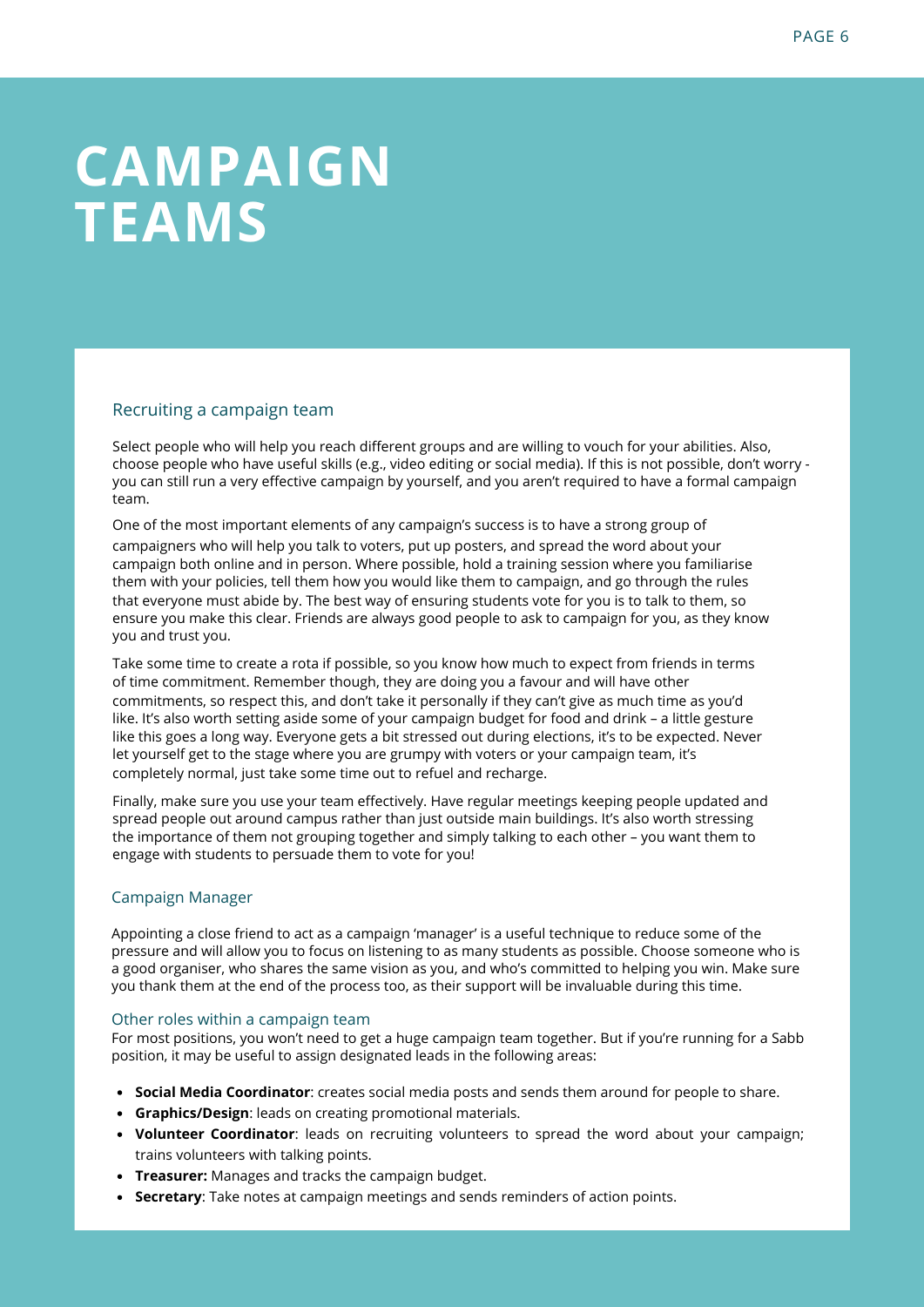## **MANIFESTOS AND CAMPAIGN STATEMENTS**

#### What's the difference?

Manifestos are longer documents, required if you are running for a Sabbatical Officer or School President Position. If you are running for another Officer role, you only need to submit a Campaign Statement (though you can choose to write a manifesto if you wish).

#### Manifestos

Your manifesto (a type of personal statement) is a chance to show fellow students exactly why you would be great for the role and what you will do if you get elected.

#### **Content**

Your manifesto should outline everything voters need to know about you and your aims. Below are some ideas of what a good manifesto should include:

#### **Who you are**

Many students may not know who you are, especially if you have never been involved in these sorts of public-facing roles before! Include a good picture of yourself, your name, year of study, degree pathway, and the position you are running for.

#### **Why you are going to be great in this role**

Outline the skills and experience you have that would be relevant to this role. Have you been involved in similar groups before? Do you run events for other clubs or societies? Are you a great organiser or brilliant at design? Really show voters what you are made of and why you would be the perfect fit for your chosen role!

#### **Your objectives**

Ask yourself the following questions:

- What are my values and priorities? What do I believe in?
- What do I want to achieve in this role?
- What do I want the student experience to look like when I finish?

Then consider the issues facing students at St Andrews that you wish to tackle in this role. These might include (but are not limited to):

- Issues affecting learning and teaching
- Improving the Students' Association
- Changes you want to make within the University
- University-specific facilities
- Extra-curricular activities
- Regional or national issues related to students
- Accessibility issues

The answers to all of these questions will make up your manifesto!

Remember to demonstrate self-confidence, express your goals well, outline the relevance of your ideas, and importantly, give concrete information on how your goals will be achieved.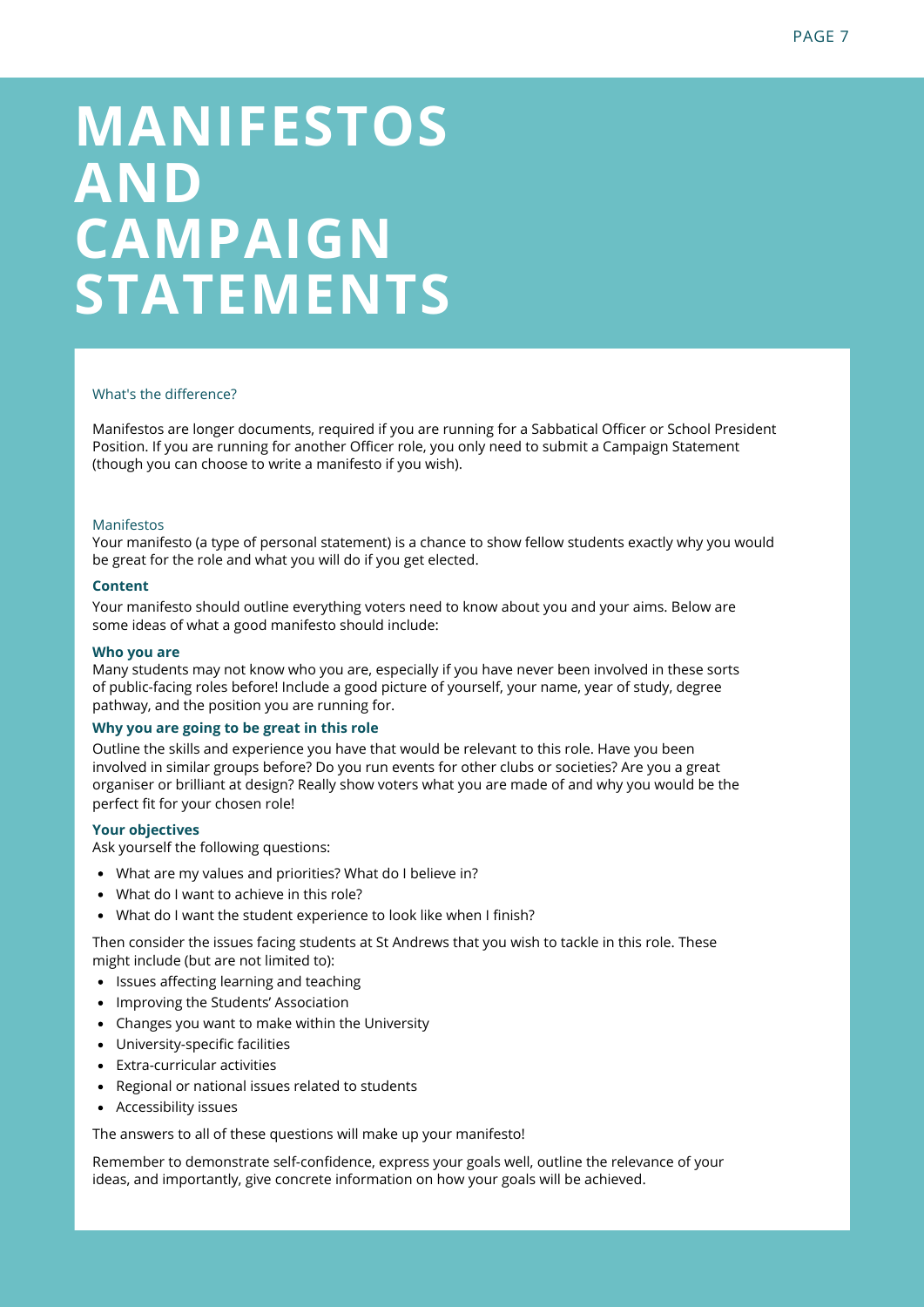Think about what is important to students right now – ask your peers, look at ongoing campaigns, student surveys and current policies. Be forward-thinking but realistic - remember you won't be spending all your time working on your manifesto commitments, these roles often need you to react to circumstances as they arise! Keep it short and sweet – avoid confusing language, use key words and bullet points, and keep within the word limit (as specified in the rules).

#### **SMART Goals**

Using SMART objectives can help you make more feasible goals. Think about whether your manifesto points are:

**S**pecific: Is it obvious from your statement what issue you want to address? Is it clear how you intend to deal with the issue? Avoid vague statements like "I want to improve learning and teaching at St Andrews." You need to be specific about aspects what you want to change and how you plan to do this.

Consider whether your objectives are relevant to a broad range of students. If they only address issues faced by you and a few friends, or just by people on one course, they may not be appealing to other students. Keep in mind that you will be a representative of all St Andrews students, and you need to advocate for all of them while you are in your role. Try to be concise and use clear language – complicating your ideas unnecessarily might put voters off.

**M**easurable: How will you (and the students) know when you have successfully achieved your aim?

Is your objective "a cash machine on campus"? It's easy for everyone to see whether it's achieved (or not). However, if your aim is to "raise awareness amongst students about [your chosen issue]", it can be difficult to measure how successful you have been. You should consider what evidence you may need to collect to show whether or not you have achieved your goals. Perhaps it could be improved scores on a student satisfaction survey. Whatever metric you are going to use

**A**chievable: Is your aim attainable given your timeframe (one year) and the resources available to you in your role?

Your ideas on change within St Andrews may be achievable, but only over a protracted length of time. In such cases, it is better to state the intended outcome while acknowledge that you can only achieve a part of that objective whilst you are in the role. Provide a clear understanding of what phases of this goal you will achieve by the end of your term.

**R**ealistic: Are you really going to be able to achieve your aim?

Some aims may not be achievable for any number of reasons. If students don't believe you can make your promises a reality, they won't vote for you. Focus on things you can make happen, not on vague ideas which won't come to fruition.

**T**ime-bound: When will you achieve your objective?

Setting yourself time targets can be a good idea for helping you achieve your goals. Some of your objectives may require issues to be dealt with in a certain time, whilst others will take the whole year or even a few years. Outlining intended timeframes for getting things done will show that you have thought through the issue – but don't fall into the trap of saying you will make changes within a tiny window of time! Perhaps have several checkpoints to meet within the one issue. This will help you to track your progress and stay motivated too.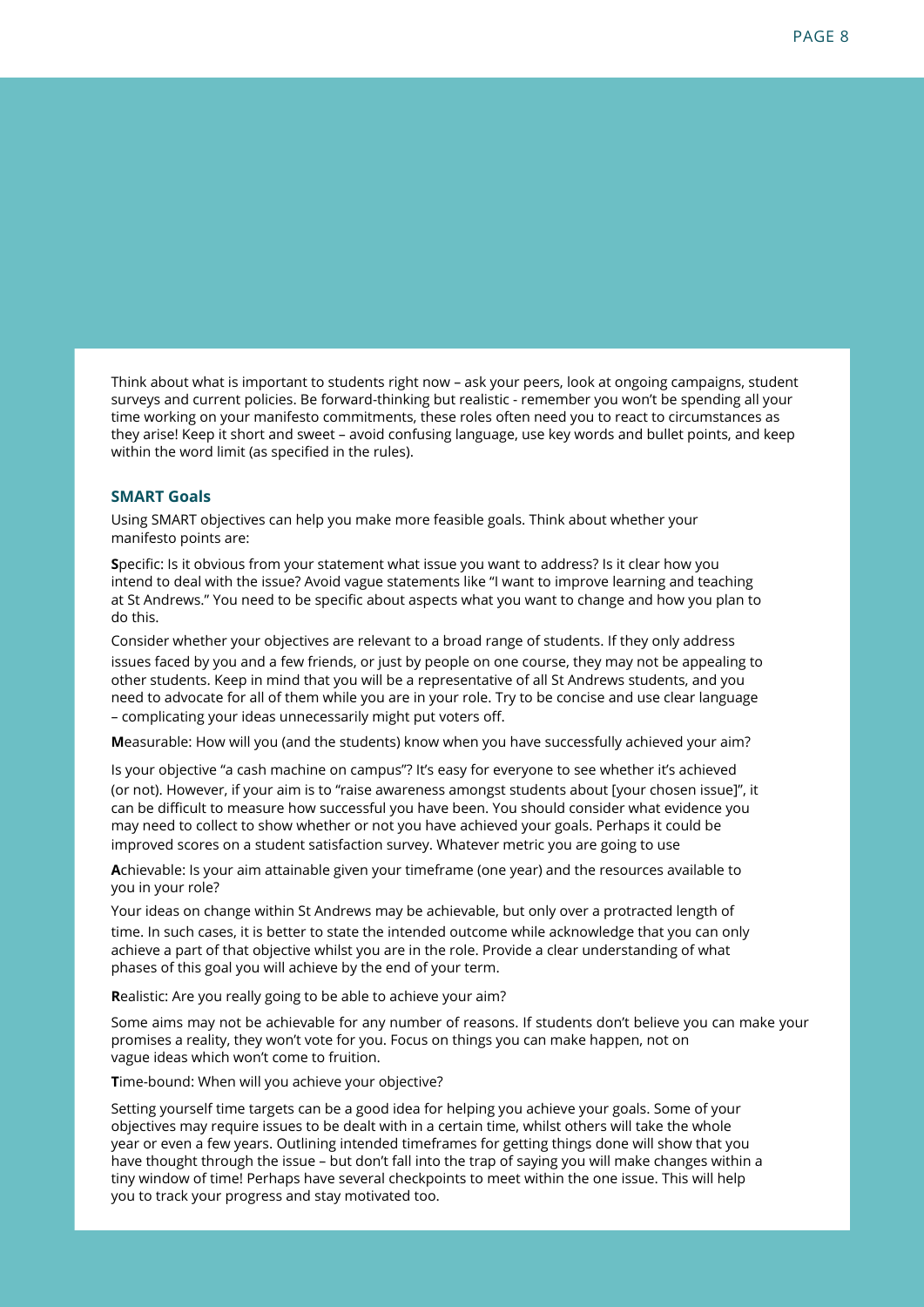#### Layout

Your manifesto be displayed as an A4 PDF (so it shouldn't be more than one side of A4). You should include a recent photo of yourself so students can recognise you when you campaign. Make sure any images are high quality, so they appear unpixellated! Manifestos should be eye-catching and easy to read.

#### Publishing your manifesto

You could publish your manifesto on your social media accounts e.g. Facebook and Instagram. Perhaps make short videos explaining the key points and the deliverables you intend to work on. Make it fun, interesting, but most importantly, concise and memorable! Your manifesto will also be put on the voting portal, and on the Association Website as well.

#### Campaign Statements

For most roles, you'll only be required to create Campaign Statements rather than a full manifesto. The maximum length is around 350 words, so you'll need to be strategic about what you include. If you want to say more, or lay out longer promises, you can link to a manifesto or webpage at the end of that statement.

#### Purpose

Your campaign statement should answer three main questions: (1) Who are you? (2) Why are you running? And (3) Why should students vote for you? Campaign statements need to be succinct and clear for students to be able to differentiate you from the other candidates. Your goal is to give students something memorable about why you are the best fit for a specific role.

#### Basic Structure

Start your statement with a brief introduction: who you are, what you study, what roles you've previously held. Use your previous experience to transition into what inspired you to run for this role, and touch on a few of the major things you'd like to change or accomplish. Round out with a sentence or two about what makes you distinct or different. Do you have a bold vision you want students to get on board with? Do you have qualifications or past experience that would give you a head start in the role? Is there something else that makes you stand out as a candidate? You can use the last few words to link to a campaign page (like social media, a manifesto document, or a website) if you so choose.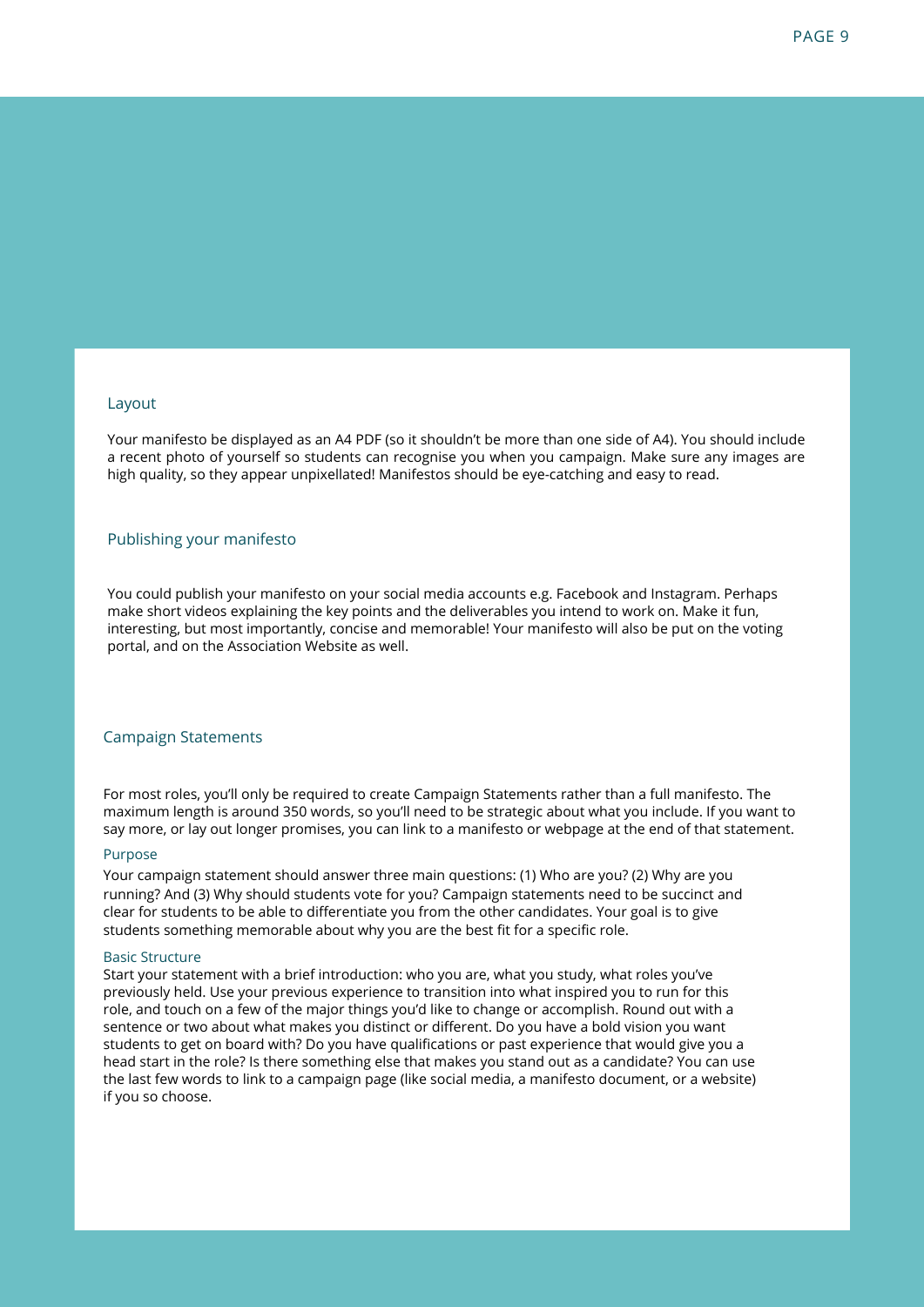### **CAMPAIGN POSTERS**

The first thing you should think about is the design – make it eye catching and distinct. You want it to be clear at first glance that this is your poster. You could spend time looking at famous advertising campaigns, magazines and television for some inspiration. Over the elections period there will be posters all across campus, so it is very easy for students to miss them in the sea of advertising material. This is why it's so important that your poster stands out from all the rest. Posters should have your name, a photo, key policies, how to vote, and any slogans you've created.

Location of your posters is also key in order for them to have a major impact on students. Don't dominate the available space, as all candidates deserve to be able to campaign and be visible. There are some places where you cannot put posters up, including lecture halls and academic departments. If you are ever asked to take down a poster, please do so.

#### Available Software

You can design and produce your own poster, or if you have a talented friend you can get them to do it for you. You could even pay for it- although you cannot spend any more than your budget! Adobe

Photoshop/Illustrator are impressive tools but cost a lot. Microsoft Word, PowerPoint or even Paint can be used to create good simple posters. There's also a lot of free and 'freemium' sites and apps like Canva, Pixlr, or PhotoPea provide basic tools for making exciting posters. Simplicity is often best!

You can rely on YouTube, EHow and similar information services to teach you the basics of any of these pieces of software if you don't know where to start.

#### Design tips

#### Keep it simple

Include your name, the position you're running for, what you want to achieve and the voting dates. You could include a quick summary of your manifesto. General tips

Try to keep your posters to A4 or smaller if you're running as a Sabbatical officer; all other candidates

should keep their posters to A3 or smaller.

- Make sure the text is clear enough for people to see.
- Don't use more than two fonts.
- Use high resolution images.
- Inspire yourself. Look around the internet to find designs that you like, thinking about the colours,

fonts and images that catch your eye.

- Include the dates of the vote and a statement encouraging the poster to be recycled after use.
- Posters for AU President Candidates must also contain the Saints Sport Logo.

#### Putting up posters

Posters need to be approved before you can hang them up. Ask a building manager or someone at the desk of each area to make sure you're able to put up a poster.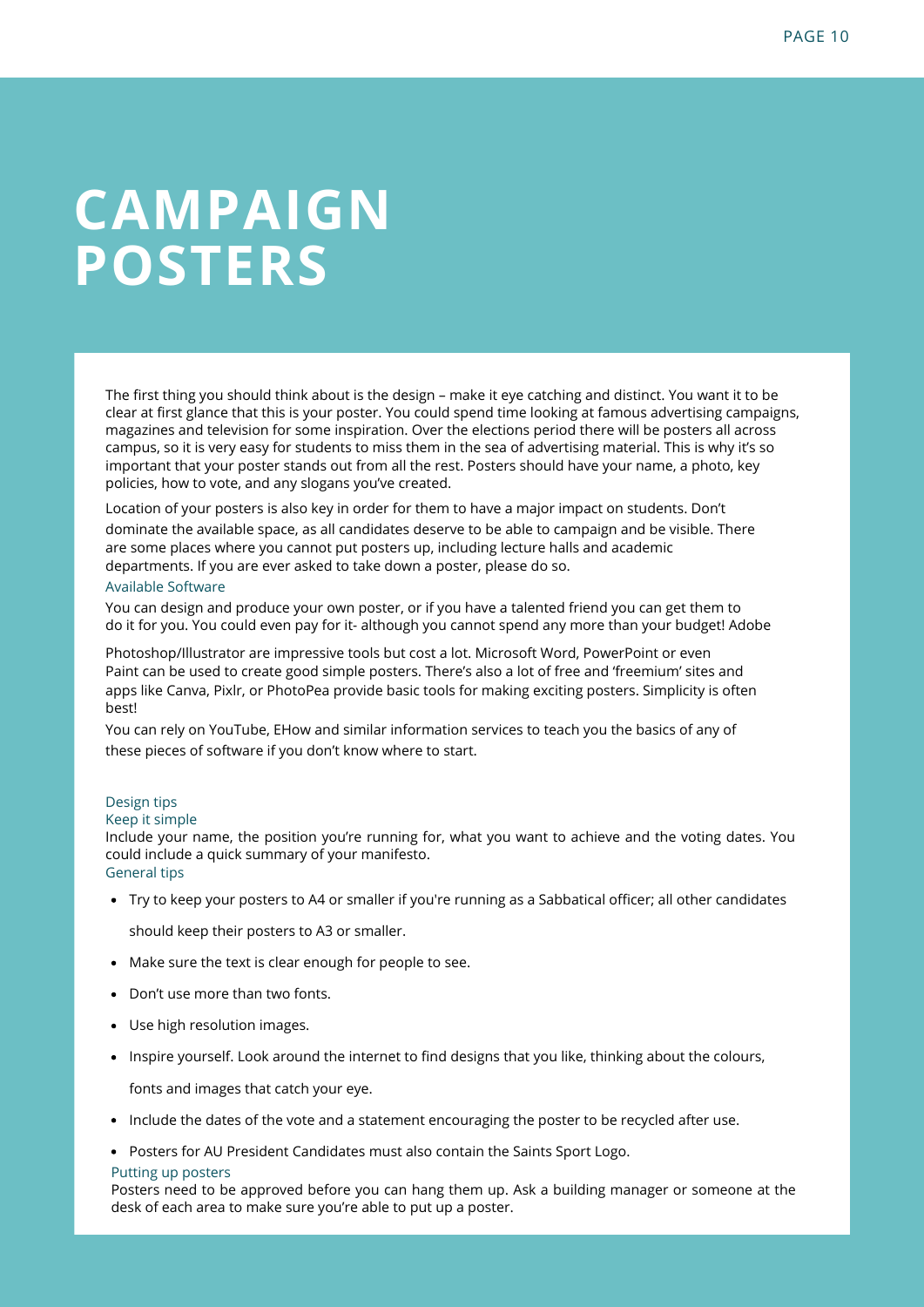## **SOCIAL MEDIA**

#### General tips

Facebook is a useful campaigning tool, however Instagram can be more interactive and gives you more options for the type of content you can publish. TikTok, WhatsApp, and Snapchat might also be useful channels. Think about your existing presence and consider how to get the most reach (see below for tips) we don't recommend starting from scratch. Play to your strengths!

GIFs, Tik Toks, Instagram Reels, and memes are fun to create and will boost your engagement. You can use stories to highlight manifesto points or create polls and Q&A's. Instagram Live or Facebook Live are good opportunities to expand on your manifesto and give students the chance to ask you questions about your objectives. You could link to a Padlet for people to give you feedback, and you can use this to refine your policies and ideas.

Making a video can be an amazing way of interacting with students who aren't on campus very often or who prefer visual media over a campaign leaflet. Your video can be a serious outline of your policies, or you can make a funny video that you think will appeal to students and increase interest and engagement. We will do what we can to share your video with students.

Setting up a Facebook page can be an excellent way to get people to show their support for you and help raise the profile of your campaign online. You can publish your manifesto in full, provide updates on what you are doing, and persuade students to vote for you. Don't overdo it though - try and limit yourself to one Facebook update per day which will remind people to vote for you. Sharing photos and graphics is a great way to create interest too.

Using a Facebook ad can be effective as it is targeted publicity. You can change the settings to only advertise your Facebook group or page to current students at the university. Create a Facebook event for the voting period - invite your friends and keep them updated on your campaign, as well as reminding them when it's time to vote! (Remember to set a spending limit for boosted posts that fits within your prescribed campaign budget!)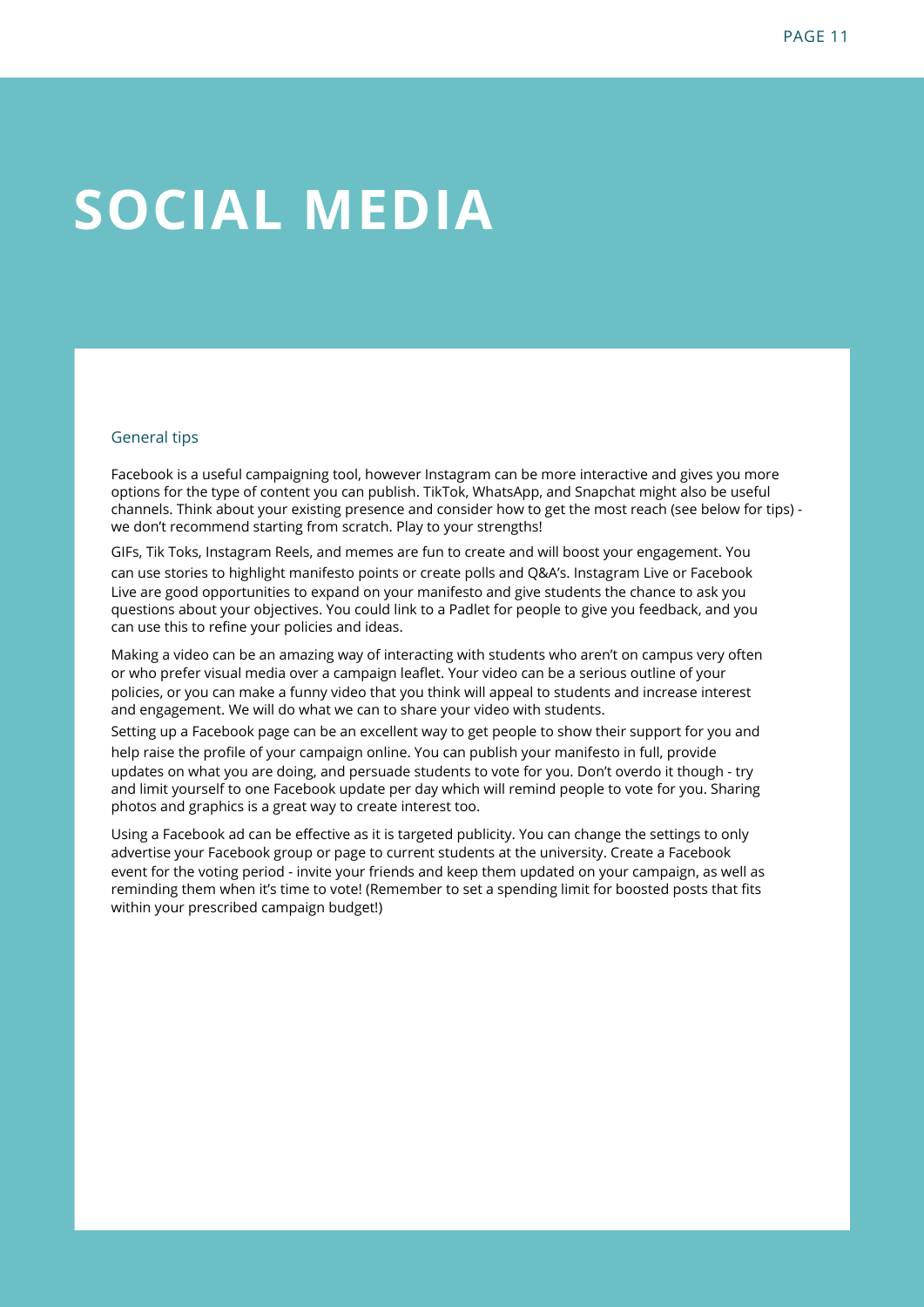## **IN PERSON CAMPAIGNING**

#### Where to campaign

Pick high traffic areas during campaigning week. Places like outside the Library, in front of the Union, on St Mary's or St Sally's Quad, or the Sports Centre are great places to go. Note that active campaigning (e.g. talking to voters) is **not** allowed indoors in most university buildings. (Passive campaigning like posters are permitted in designated areas).

Spend time in a variety of locations to ensure you talk to different groups of students. You can also ask societies or other student organisations to talk to them during their meetings, though you cannot ask them for an official endorsement.

Campaigning isn't allowed in Halls, even if you live there, but you are allowed to talk to students outside their halls of residence, so long as you're not blocking a walkway or doors.

Always be respectful of students you're talking to and listen to requests from staff. If a staff member asks you to move on from where you are campaigning, respect the request! Remember, every campaign must follow the elections principles, one of which is not to cause a nuisance to the university community.

#### Other tips

Remember to demonstrate self-confidence as this will encourage students to listen to you. Just start a conversation naturally, don't overthink it! Maybe start with 'hey, what do you think is the biggest issue affecting students?' or 'if you could change one thing about student life what would it be?' If they engage, great, have a chat, if not, let them get on with their day and just say something like 'thanks for your time I hope you have a nice day.'

Though you can't use flyers or leaflets (for environmental reasons), it's perhaps worth having a printed QR code which links to your manifesto or your social media page.

Be receptive when students ask you questions and give you feedback – you might even want to make a note of it so come prepared with pen and paper or however you'd prefer to make notes. If you see other candidates out campaigning, be respectful and kind. You're all working toward the same overall goal – to make St Andrews a better and more welcoming place to live and study.

From a safety perspective, please abide by the COVID Code, Government guidelines, and respect the space and boundaries of those in your vicinity.

Finally, don't stress about this! If campaigning in person is going to cause you anxiety or distress, simply don't do it! Focus on making an amazing social media and poster campaign instead!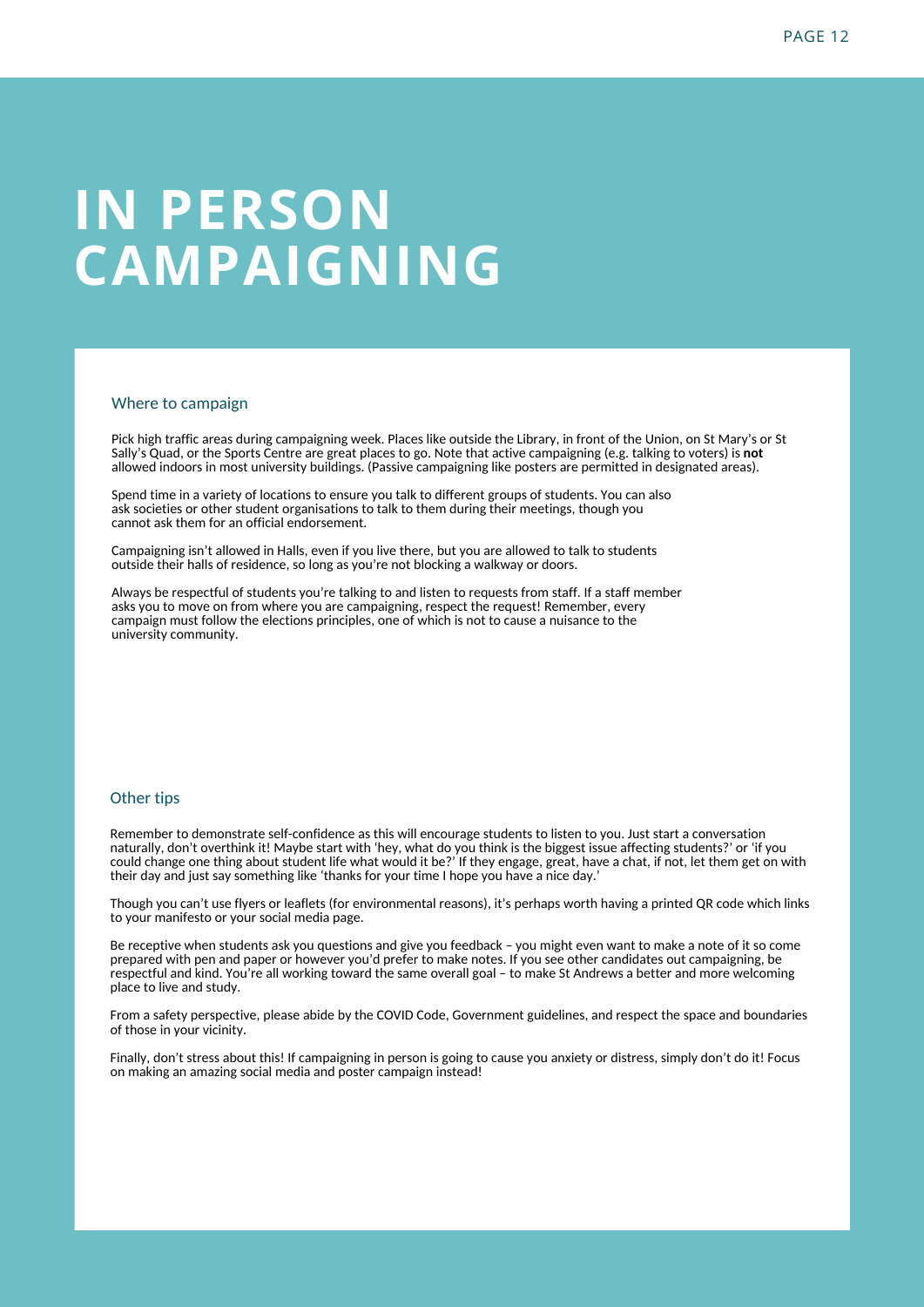## **FINAL REMINDERS**

#### Health and wellbeing

Campaigning can be very stressful and all-consuming, so make sure you take good care of yourself. Here are some reminders of how you can do that:

- Take time to eat nourishing foods that you enjoy
- Keep yourself hydrated
- Delegate tasks to your campaign team don't take everything on yourself!
- Attend class and keep on top of your university work
- Make time to get a decent sleep
- Set healthy boundaries don't let elections become the whole of your identity
- Practise self-compassion the act of self-acceptance and treating yourself with kindness and gentleness
- Take time to do the things that bring you joy, outside of university and elections. This is really important
- Don't abuse alcohol/drugs
- Have a support network you can turn to when you need to talk about how you feel
- Don't fear losing, there are other opportunities out there for you if you don't win
- Consider your total workload and don't overexert yourself
- The elections are not worth academic struggles, nor are they worth upsetting yourself over
- Remember that you are good enough, no matter the election outcome

If you feel you are in distress or you just need someone to talk to, please reach out to any of the following places:

**Student Services:** Provides a range of appointments with Wellbeing Advisers, Counsellors, Cognitive Behavioural Therapists and Mental Health Coordinators. Email TheASC@st-andrews.ac.uk or phone 01334 46 2020 (Mon-Fri, 08:45am-5pm) for an appointment. You can also book an appointment online here.

Outside of daytime office hours, support and help is available via 01334 46 8999. Security and Response team members can redirect you to the appropriate Student Services staff member on call.

**Nightline:** Phonelines are open every night during the semester 8pm-7am from any UK phone (01334462266) and free Skype audio calls anywhere in the world (@StAndrewsNightline), Email 24/7: nightline@st-andrews.ac.uk, Instant messaging every night during the semester 8pm-12am: Home - St Andrews Nightline (https://www.st-andrews.ac.uk/nightline/)

**Shout:** Free UK 24hr texting service on 85258 By texting the word 'SHOUT' to 85258 you will start a conversation with a trained Shout volunteer, who will text you back and forth, sharing only what you feel comfortable with.

**Breathing Space:** Free phone service for people in Scotland 0800838587 (Monday-Thursday 6pm-2am, Friday 6pm-Monday 6am). Webchat available Monday-Friday 6pm-2am, Saturday and Sunday 4pm-12am Need to talk? (https://breathingspace.scot/)